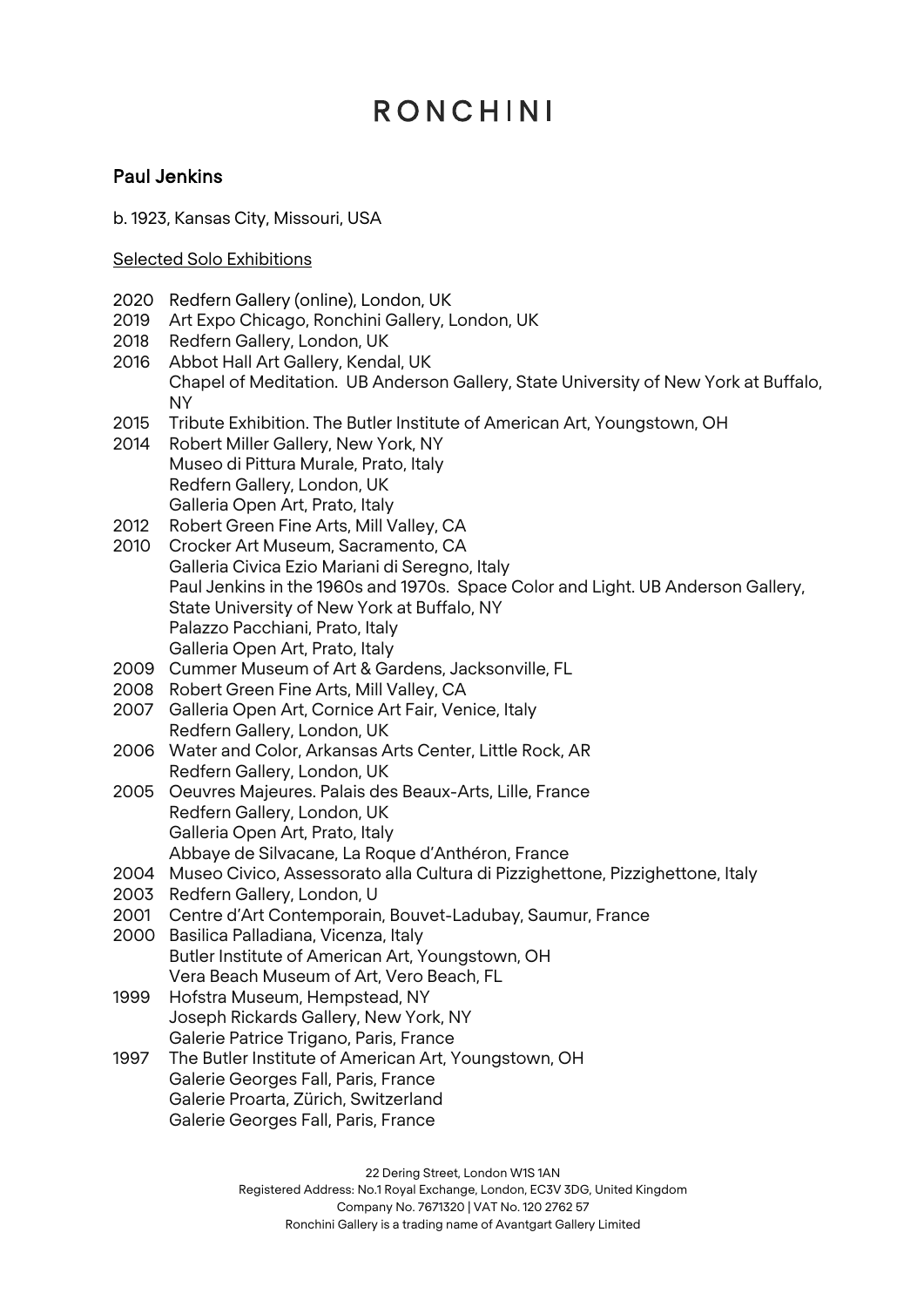| 1996 | Lorenzelli Arte, Milan, Italy                                                  |
|------|--------------------------------------------------------------------------------|
| 1995 | Centre d'Art Contemporain Bouvet Ladubay, Saumur, France                       |
| 1994 | L'Eau et la Couleur/Water and Color. Watercolor exhibition traveling in France |
|      | initiated by PACA, Angers                                                      |
|      | Gallery Art Point, Tokyo, Japan                                                |
| 1992 | Roswitha Haftmann Gallery, Zürich, Switzerland                                 |
|      | Atelier Franck Bordas, Basel Art Fair, Switzerland and Paris, France.          |
|      | Associated American Artist, New York, NY                                       |
|      | Galerie Iris Wazzau, Davos, Switzerland                                        |
| 1991 | Gimpel & Weitzenhoffer Gallery, New York, NY                                   |
|      | Gimpel Fils, London, UK                                                        |
| 1990 | Galerie Patrice Trigano, Paris, France                                         |
|      | Gallery Art Point, Tokyo, Japan                                                |
|      |                                                                                |
| 1989 | Musées de Nice: Galerie des Ponchettes et Galerie d'Art Contemporain, Nice     |
| 1988 | Galerie Patrice Trigano, Paris, France                                         |
|      | Gimpel Weitzenhoffer Gallery, New York, NY                                     |
|      | Galerie Régis Dorval, Le Touquet, France                                       |
|      | Gana Gallery, Seoul, South Korea                                               |
|      | Gallery La Loggia, Bologna, Italy                                              |
| 1987 | Retrospective. Musée Picasso, Antibes, France                                  |
| 1986 | Gimpel Fils, London, UK                                                        |
|      | MR Galleria d'Arte Contemporaneo, Rome, Italy                                  |
|      | Galerie Michel Delorme, Paris, France                                          |
|      | Roswitha Haftmann, Zürich, Switzerland                                         |
|      | Gallery Art Point, Tokyo, Japan                                                |
|      | Butler Institute of American Art, Youngstown, OH                               |
|      | Gimpel & Weitzenhoffer Gallery, New York, NY                                   |
| 1984 | Musée d'Art Contemporain, Dunkirk, France                                      |
|      | Gimpel & Weitzenhoffer Gallery, New York, NY                                   |
| 1983 | Mead Art Museum, Amherst, MA                                                   |
| 1981 | Carone Gallery, Fort Lauderdale, FL                                            |
|      | Samuel Stein Gallery, Chicago, IL                                              |
|      | Maison International du Théâtre, Compagnie Renaud-Barrault, Théâtre du Rond-   |
|      | Point, Paris, France                                                           |
|      | Gimpel & Weitzenhoffer Gallery, New York, NY                                   |
| 1980 | Retrospective. Palm Springs Desert Museum, Palm Springs, CA                    |
| 1979 | Baukunst Gallery, Cologne, Germany                                             |
|      | Gimpel & Weitzenhoffer Gallery, New York, NY                                   |
| 1978 | Gimpel Weitzenhoffer Gallery, New York, NY                                     |
|      | Balcon des Arts, Paris, France                                                 |
|      | Galleria d'Arte Narciso, Turin, Italy                                          |
| 1977 | Martha Jackson Gallery, New York, NY                                           |
|      | Gimpel & Hanover Galerie, Zurich, Switzerland                                  |
|      | Sears Bank & Trust Company, Chicago, IL                                        |
|      | Philbrook Art Center, Tulsa, OK                                                |
| 1976 | Samuel Stein Gallery, Chicago, IL                                              |
|      | Galerie Karl Flinker, Paris and Basel Art Fair                                 |
|      | Gimpel Weitzenhoffer Gallery, New York, NY                                     |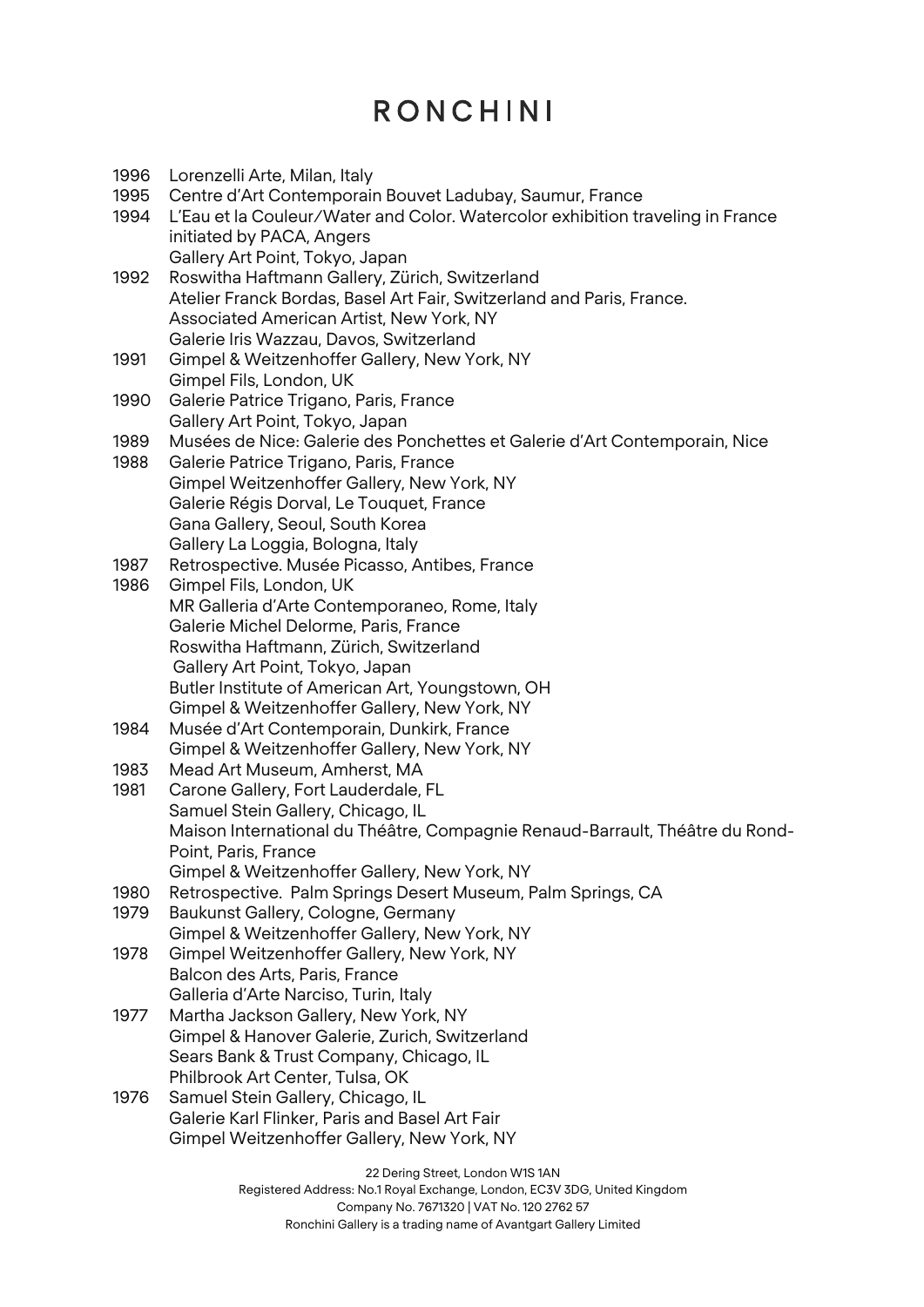| 1975 | Galerie Tanit, Munich, Germany                                        |
|------|-----------------------------------------------------------------------|
|      | Gimpel & Weitzenhoffer Gallery, New York, NY                          |
| 1974 | Retrospective, Musée des Beaux-Arts de Charleroi, Charleroi, Belgium  |
|      | Baukunst, Cologne, Germany                                            |
|      | Gimpel Weitzenhoffer Gallery, New York, NY<br>Gimpel Fils, London, UK |
| 1973 | Martha Jackson Gallery, New York, NY                                  |
| 1972 | Retrospective. San Francisco Museum of Art, San Francisco, CA         |
|      | Gimpel Fils Gallery, London, UK                                       |
|      | Abrams Original Editions, New York, NY                                |
|      | Corcoran Gallery of Art, Washington, D.C.                             |
| 1971 | Retrospective. Museum of Fine Arts, Houston, TX                       |
|      | Martha Jackson Gallery, New York, NY                                  |
| 1970 | Martha Jackson Gallery, New York, NY                                  |
| 1969 | Martha Jackson Gallery, New York, NY                                  |
| 1968 | Galerie Daniel Gervis, Paris, France                                  |
|      | Gallery Moos, Ltd, Toronto, Canada                                    |
|      | Martha Jackson Gallery, New York, NY                                  |
|      | Galerie Räber, Luzern, Switzerland                                    |
| 1966 | Martha Jackson Gallery, New York, NY                                  |
|      | Arthur Tooth & Sons, London, UK                                       |
| 1965 | Galerie Karl Flinker, Paris, France                                   |
|      | Gertrude Kasle Gallery, Detroit, MI                                   |
|      | Court Gallery, Copenhagen, Denmark                                    |
| 1964 | Tokyo Gallery, Tokyo, Japan                                           |
|      | American Art Gallery, Copenhagen, Denmark                             |
|      | Martha Jackson Gallery, New York, NY                                  |
|      | Retrospective. Kestner-Gesellschaft, Hanover, Germany                 |
| 1963 | Arthur Tooth & Sons, London, UK                                       |
|      | Galerie Karl Flinker, Paris, France                                   |
|      | Galerie Moos, Toronto, Canada                                         |
| 1962 | Galerie Lienhard, Zurich, Switzerland                                 |
|      | Galerie Karl Flinker, Paris, France                                   |
|      | Esther Robles Gallery, Los Angeles, CA                                |
|      | Galleria Toninelli, Milan, Italy                                      |
|      | Galleria Odyssia, Rome, Italy                                         |
|      | Kölnischer Kunstverein, Cologne, Germany                              |
| 1961 | Galerie Karl Flinker, Paris, France                                   |
|      | Martha Jackson Gallery, New York, NY                                  |
| 1960 | Arthur Tooth & Sons, London, UK                                       |
|      | Martha Jackson Gallery, New York, NY                                  |
|      | Esther Robles Gallery, Los Angeles, CA                                |
| 1959 | Galerie Stadler, Paris, France                                        |
| 1958 | Martha Jackson Gallery, New York, NY                                  |
| 1957 | Galerie Stadler, Paris, France                                        |
| 1956 | Martha Jackson Gallery, New York, NY                                  |
| 1955 | Zoe Dusanne Gallery, Seattle, WA                                      |
| 1954 | Zimmergalerie Franck, Frankfort am Main, Germany                      |
|      |                                                                       |

22 Dering Street, London W1S 1AN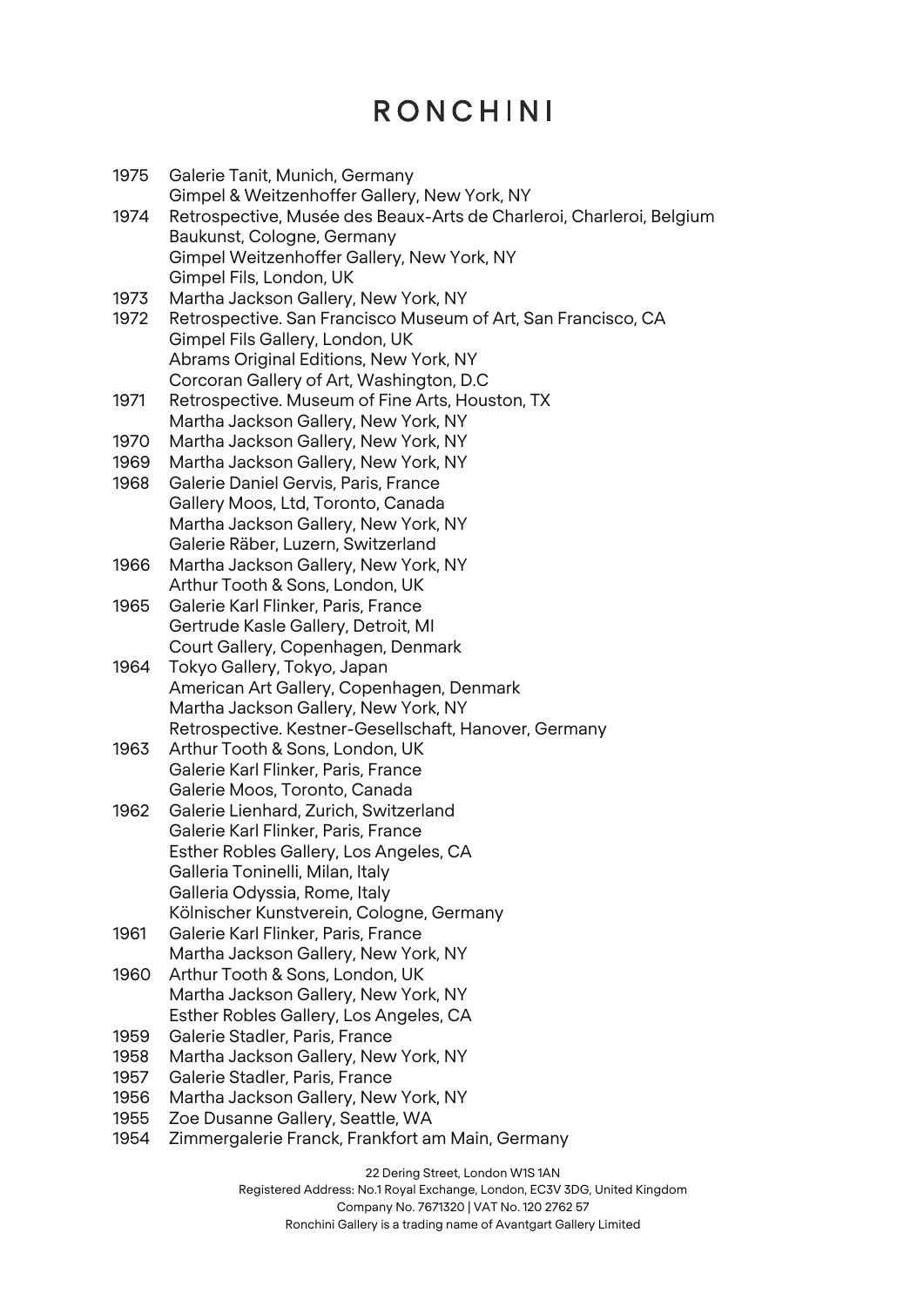Studio Paul Facchetti, Paris, France.

#### Selected Group Exhibitions

| 2019<br>McNay Museum of Art, San Antonio. Painting for Performance.<br>Solomon R. Guggenheim Museum, New York. Artistic License: Six Takes on the<br><b>Guggenheim Collection</b><br>Tampa Museum of Art. Echoing Forms: American Abstraction from the Permanent<br>Collection and Abstract Expressionism: A Social Revolution. Selections from the<br><b>Haskell Collection</b><br>Morgan Library & Museum, New York. By Any Means: Contemporary Drawings<br>from the Morgan<br>Knoxville Museum of Art. Lure of the Object: Selections from the June and Robert<br><b>Heller Collection</b><br>Museo Nacional Centro de Arte, Reina Sofía, Madrid. Lost, Loose and Loved:<br>2018<br>Foreign Artists inParis 1944-1968.<br>UB Anderson Gallery, State University of New York at Buffalo. Light, Line, Color<br>and Space<br>Palazzo Fortuny, Venice. Intuition<br>2017<br>Château Biron, Dordogne. Living Natures. Collections of the Fondation Maeght<br>Fondation Maeght, Saint-Paul-de-Vence. Espace, Espaces<br>2016<br>UB Anderson Gallery, State University of New York at Buffalo<br>On the Front Lines. Military Veterans at the Art Students League of New York<br>Hirshhorn Museum and Sculpture Garden, Smithsonian Institution, Washington,<br>2014<br>D.C.<br>Gravity's Edge<br>Princeton University Art Museum, Princeton. Rothko to Richter: Mark-Making in<br>Abstract Painting from the Collection of Preston H. Haskell<br>Palm Springs Art Museum, California. Made in the USA - From the Abstract<br>2013<br><b>Expressionists to the Color Field Painters</b><br>Flint Institute of Arts, Michigan. Abstract Expressionism: Then and Now<br>2012<br>2010<br>Tucson Museum of Art, Tucson. Into the Void: Abstract Art, 1948-2008<br>Chrysler Museum, Norfolk. Action Painting in the Chrysler<br>Pollock-Krasner House & Study Center, East Hampton. "Under Each Other's Spell":<br>2009<br>Gutai and New York. Traveling to the Harold B. Lemmerman Gallery, New Jersey |  |
|-------------------------------------------------------------------------------------------------------------------------------------------------------------------------------------------------------------------------------------------------------------------------------------------------------------------------------------------------------------------------------------------------------------------------------------------------------------------------------------------------------------------------------------------------------------------------------------------------------------------------------------------------------------------------------------------------------------------------------------------------------------------------------------------------------------------------------------------------------------------------------------------------------------------------------------------------------------------------------------------------------------------------------------------------------------------------------------------------------------------------------------------------------------------------------------------------------------------------------------------------------------------------------------------------------------------------------------------------------------------------------------------------------------------------------------------------------------------------------------------------------------------------------------------------------------------------------------------------------------------------------------------------------------------------------------------------------------------------------------------------------------------------------------------------------------------------------------------------------------------------------------------------------------------------------------------------------------------------------------------------|--|
|                                                                                                                                                                                                                                                                                                                                                                                                                                                                                                                                                                                                                                                                                                                                                                                                                                                                                                                                                                                                                                                                                                                                                                                                                                                                                                                                                                                                                                                                                                                                                                                                                                                                                                                                                                                                                                                                                                                                                                                                 |  |
|                                                                                                                                                                                                                                                                                                                                                                                                                                                                                                                                                                                                                                                                                                                                                                                                                                                                                                                                                                                                                                                                                                                                                                                                                                                                                                                                                                                                                                                                                                                                                                                                                                                                                                                                                                                                                                                                                                                                                                                                 |  |
|                                                                                                                                                                                                                                                                                                                                                                                                                                                                                                                                                                                                                                                                                                                                                                                                                                                                                                                                                                                                                                                                                                                                                                                                                                                                                                                                                                                                                                                                                                                                                                                                                                                                                                                                                                                                                                                                                                                                                                                                 |  |
|                                                                                                                                                                                                                                                                                                                                                                                                                                                                                                                                                                                                                                                                                                                                                                                                                                                                                                                                                                                                                                                                                                                                                                                                                                                                                                                                                                                                                                                                                                                                                                                                                                                                                                                                                                                                                                                                                                                                                                                                 |  |
|                                                                                                                                                                                                                                                                                                                                                                                                                                                                                                                                                                                                                                                                                                                                                                                                                                                                                                                                                                                                                                                                                                                                                                                                                                                                                                                                                                                                                                                                                                                                                                                                                                                                                                                                                                                                                                                                                                                                                                                                 |  |
|                                                                                                                                                                                                                                                                                                                                                                                                                                                                                                                                                                                                                                                                                                                                                                                                                                                                                                                                                                                                                                                                                                                                                                                                                                                                                                                                                                                                                                                                                                                                                                                                                                                                                                                                                                                                                                                                                                                                                                                                 |  |
|                                                                                                                                                                                                                                                                                                                                                                                                                                                                                                                                                                                                                                                                                                                                                                                                                                                                                                                                                                                                                                                                                                                                                                                                                                                                                                                                                                                                                                                                                                                                                                                                                                                                                                                                                                                                                                                                                                                                                                                                 |  |
|                                                                                                                                                                                                                                                                                                                                                                                                                                                                                                                                                                                                                                                                                                                                                                                                                                                                                                                                                                                                                                                                                                                                                                                                                                                                                                                                                                                                                                                                                                                                                                                                                                                                                                                                                                                                                                                                                                                                                                                                 |  |
|                                                                                                                                                                                                                                                                                                                                                                                                                                                                                                                                                                                                                                                                                                                                                                                                                                                                                                                                                                                                                                                                                                                                                                                                                                                                                                                                                                                                                                                                                                                                                                                                                                                                                                                                                                                                                                                                                                                                                                                                 |  |
|                                                                                                                                                                                                                                                                                                                                                                                                                                                                                                                                                                                                                                                                                                                                                                                                                                                                                                                                                                                                                                                                                                                                                                                                                                                                                                                                                                                                                                                                                                                                                                                                                                                                                                                                                                                                                                                                                                                                                                                                 |  |
|                                                                                                                                                                                                                                                                                                                                                                                                                                                                                                                                                                                                                                                                                                                                                                                                                                                                                                                                                                                                                                                                                                                                                                                                                                                                                                                                                                                                                                                                                                                                                                                                                                                                                                                                                                                                                                                                                                                                                                                                 |  |
|                                                                                                                                                                                                                                                                                                                                                                                                                                                                                                                                                                                                                                                                                                                                                                                                                                                                                                                                                                                                                                                                                                                                                                                                                                                                                                                                                                                                                                                                                                                                                                                                                                                                                                                                                                                                                                                                                                                                                                                                 |  |
|                                                                                                                                                                                                                                                                                                                                                                                                                                                                                                                                                                                                                                                                                                                                                                                                                                                                                                                                                                                                                                                                                                                                                                                                                                                                                                                                                                                                                                                                                                                                                                                                                                                                                                                                                                                                                                                                                                                                                                                                 |  |
|                                                                                                                                                                                                                                                                                                                                                                                                                                                                                                                                                                                                                                                                                                                                                                                                                                                                                                                                                                                                                                                                                                                                                                                                                                                                                                                                                                                                                                                                                                                                                                                                                                                                                                                                                                                                                                                                                                                                                                                                 |  |
|                                                                                                                                                                                                                                                                                                                                                                                                                                                                                                                                                                                                                                                                                                                                                                                                                                                                                                                                                                                                                                                                                                                                                                                                                                                                                                                                                                                                                                                                                                                                                                                                                                                                                                                                                                                                                                                                                                                                                                                                 |  |
|                                                                                                                                                                                                                                                                                                                                                                                                                                                                                                                                                                                                                                                                                                                                                                                                                                                                                                                                                                                                                                                                                                                                                                                                                                                                                                                                                                                                                                                                                                                                                                                                                                                                                                                                                                                                                                                                                                                                                                                                 |  |
|                                                                                                                                                                                                                                                                                                                                                                                                                                                                                                                                                                                                                                                                                                                                                                                                                                                                                                                                                                                                                                                                                                                                                                                                                                                                                                                                                                                                                                                                                                                                                                                                                                                                                                                                                                                                                                                                                                                                                                                                 |  |
| City University, New Jersey and the UB Anderson Gallery, State University of New                                                                                                                                                                                                                                                                                                                                                                                                                                                                                                                                                                                                                                                                                                                                                                                                                                                                                                                                                                                                                                                                                                                                                                                                                                                                                                                                                                                                                                                                                                                                                                                                                                                                                                                                                                                                                                                                                                                |  |

Paul Jenkins: Selected Museum Collections

York at Buffalo

### USA

Albany, The Governor Nelson A. Rockefeller Empire State Plaza Art Collection Amherst, Mead Art Museum Austin, University of Texas Art Museum, Huntingdon Art Gallery Baltimore, Baltimore Museum of Art Berkeley CA, Berkeley Art Museum and Pacific Film Archive, Berkeley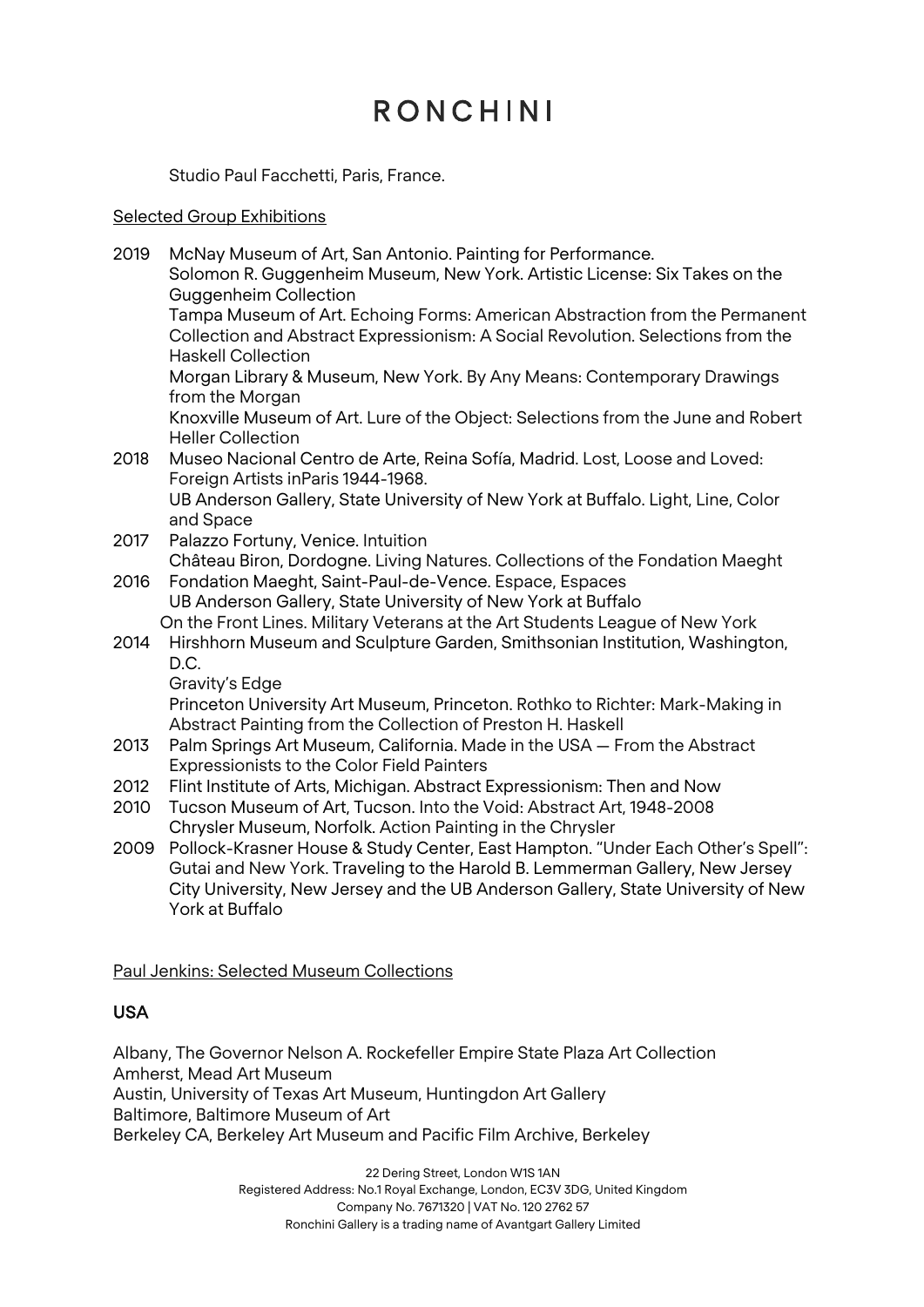Boston, Museum of Fine Arts Buffalo, Albright-Knox Art Gallery Buffalo, UB Anderson Gallery, State University of New York at Buffalo Cambridge, Fogg Museum of Art, Harvard University Art Museums Cleveland, Cleveland Museum of Art Hempstead, Hofstra Museum of Art Indianapolis, Indianapolis Museum of Art Kansas City, Missouri, Nelson-Atkins Museum of Art Madison, Chazen Museum of Art Milwaukee, Milwaukee Art Museum New Orleans, New Orleans Museum of Art New York, Brooklyn Museum New York, Solomon R. Guggenheim Museum New York, Morgan Library & Museum New York, Museum of Modern Art New York, New York University Art Collection New York, Whitney Museum of American Art Norfolk, Chrysler Museum Palm Springs CA, Palm Springs Desert Museum Philadelphia, Philadelphia Museum of Art Phoenix, Phoenix Art Museum Pittsburgh, Carnegie Museum of Art Sacramento, Crocker Art Museum San Diego, San Diego Museum of Art San Francisco, San Francisco Museum of Art Santa Barbara, Santa Barbara Museum of Art Seattle, Seattle Art Museum Stanford, The Cantor Arts Center at Stanford University Washington, D.C. Hirshhorn Museum & Sculpture Garden, Smithsonian Institution Washington, D.C. National Gallery of Art Washington, D.C. Smithsonian American Art Museum Youngstown, Butler Institute of American Art

#### Australia

Canberra, Australian National Gallery Melbourne, National Gallery of Victoria

#### Austria

Vienna, Albertina Museum

#### Canada

Montréal, Musée d'art contemporain Toronto, Art Gallery of Ontario

#### France

Antibes, Musée Picasso Paris, Centre Georges Pompidou and Musée national d'art moderne Pais, Musée d'art moderne de la Ville de Paris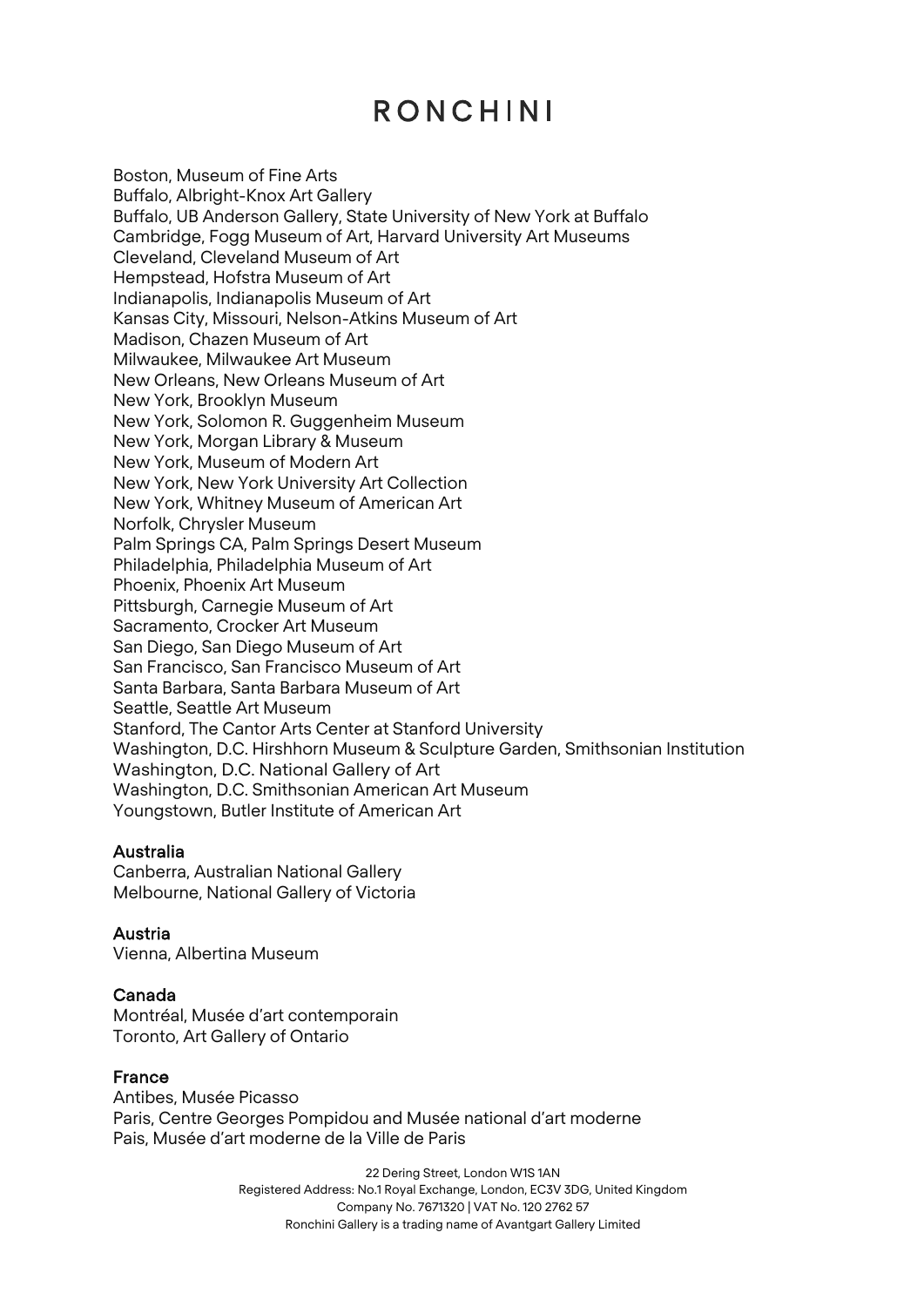Saint-Paul-de-Vence, Fondation Maeght Villeneuve d'Ascq, Musée d'art modern

#### **Germany**

Cologne, Kölnischer Kunstverein Cologne, Wallraf-Richartz Museum Hanover, Kestner-Gesellschaft Munich, Bayerische Staatsgemäldesammlungen, Neue Piakothek

#### Israel

Jerusalem, Israel Museum Tel Aviv, Tel Aviv Museum of Art

#### Japan

Hiroshima, Museum of Contemporary Art Osaka, National Museum of Art Tokyo, National Museum of Western Art Tokyo, Seibu Museum Toyama, Museum of Modern Art

#### **Netherlands**

Amsterdam, Stedelijk Museum

#### United Kingdom

Belfast, Ulster Museum, National Museum Northern Ireland Cardiff, National Museum Wales Kendal, Abbot Hall Art Gallery Liverpool, Walker Art Gallery London, Tate, London London, Victoria and Albert Museum

#### Selected Bibliography

- 2010 Pau Paul Jenkins: On the Rim of Time, Prato: Galleria Open Art, 2010 (catalogue) l Jenkins: On the Rim of Time, Prato: Galleria Open Art, 2010 (catalogue)
- 2009 Olsen, Sandra H., Paul Jenkins in the 1960s and 1970s: Space Color and Light, New York: D. Wigmore Fine Art, 2009 (catalogue)
- 2007 Paul Jenkins: Recent Paintings. London: Redfern Gallery, 2007 (catalogue) Harrison, Helen A., Paul Jenkins in the Fifties: Space Color and Light, New York: D. Wigmore Fine Art, 2007 (catalogue)
- 2006 Selz, Peter, Paul Jenkins: the 70s, Mill Valley, CA: Robert Green Fine Arts, 2006 (catalogue)
- 2005 Minturn, Kent, Paul Jenkins: Paintings1954-1960, London, UK: Redfern Gallery, 2005 (catalogue) Œuvres Majeures, Lille: Fondation Demeures du Nord, 2005 (catalogue) Paul Jenkins: Inner Cosmologies, Prato: Galleria Open Art, 2005 (catalogue)